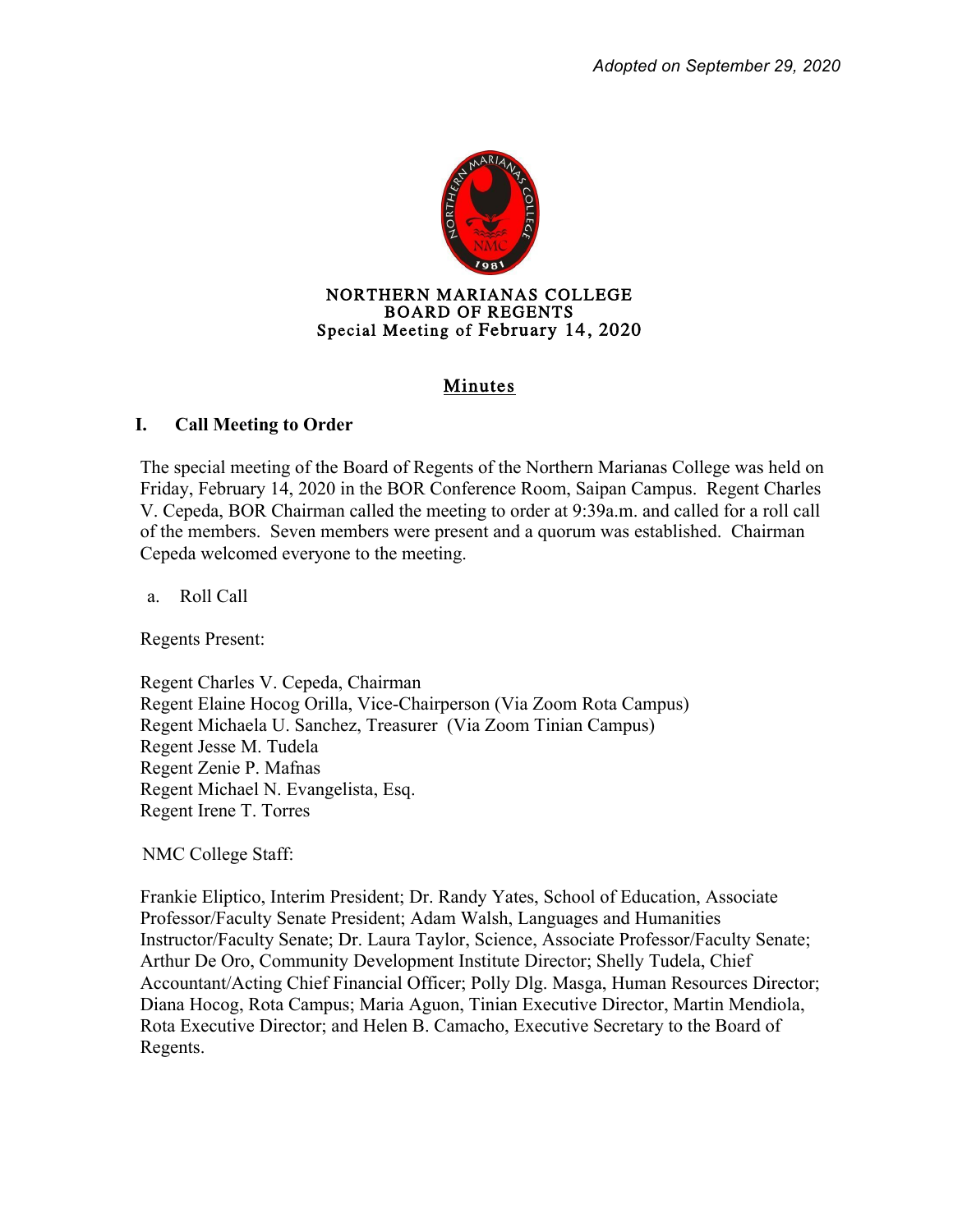BOR Legal Counsel:

Tiberius Mocanu, Esq.

Others:

Lyn Lirio, Marianas Variety News Reporter

 Chairman Cepeda called the meeting to order at 9:40a.m and welcomed everyone to the meeting.

# Review and Adoption of Agenda

Regent Torres motioned to adopt the agenda, seconded by Regent Evangelista. All members voted yes, the motion carried. The agenda was adopted with no changes.

**II. Public Comment Period:** Individuals may verbally testify on items on the agenda during Public Comment Period. Testifiers are requested to limit their testimony to five (5) minutes. Written testimony is also accepted. - None.

# **III. New Business**

a. Appropriations Budget Reduction (Austerity Measures)

Frankie Eliptico, Interim President shared the proposed austerity measures that the college has been considering to implement as early as March 8, 2020 and also gave a background briefing about the impending austerity measures. He went on to state that the college received a letter from the Office of Management & Budget dated February 10, 2020 informing us that budget allocations to all government agencies that receive appropriations to include the Northern Marianas College would be reduced to 28.3%. The details of the proposed reduction are in the February 10 memo. IP Frankie also shared that before receiving this notice, the college has already begun these difficult discussions with various members of the college to include the staff and faculty senate of the college. The college's main priority is to continue programs and services to the Northern Marianas College students in the most sensible way possible.

In response to Regent Evangelista's inquiry about pending FY2019 funds, IP Frankie informed the board that the funds are all caught up. To date the college received \$1.34 Million for October, November and part of December for FY 2020 budget. A copy of the proposed austerity measures were shared with the members of the board below:

PHASE ONE: Austerity Measures (Effective March 8, 2020)

1) To minimize impact to students, ensure quality programs and services:

a. Reduction in work hours by 15% to 20% or 12 to 16 hours

i. Exempted: Employees with salaries of \$25,000 or less, 10-month Faculty, Federally-funded employees.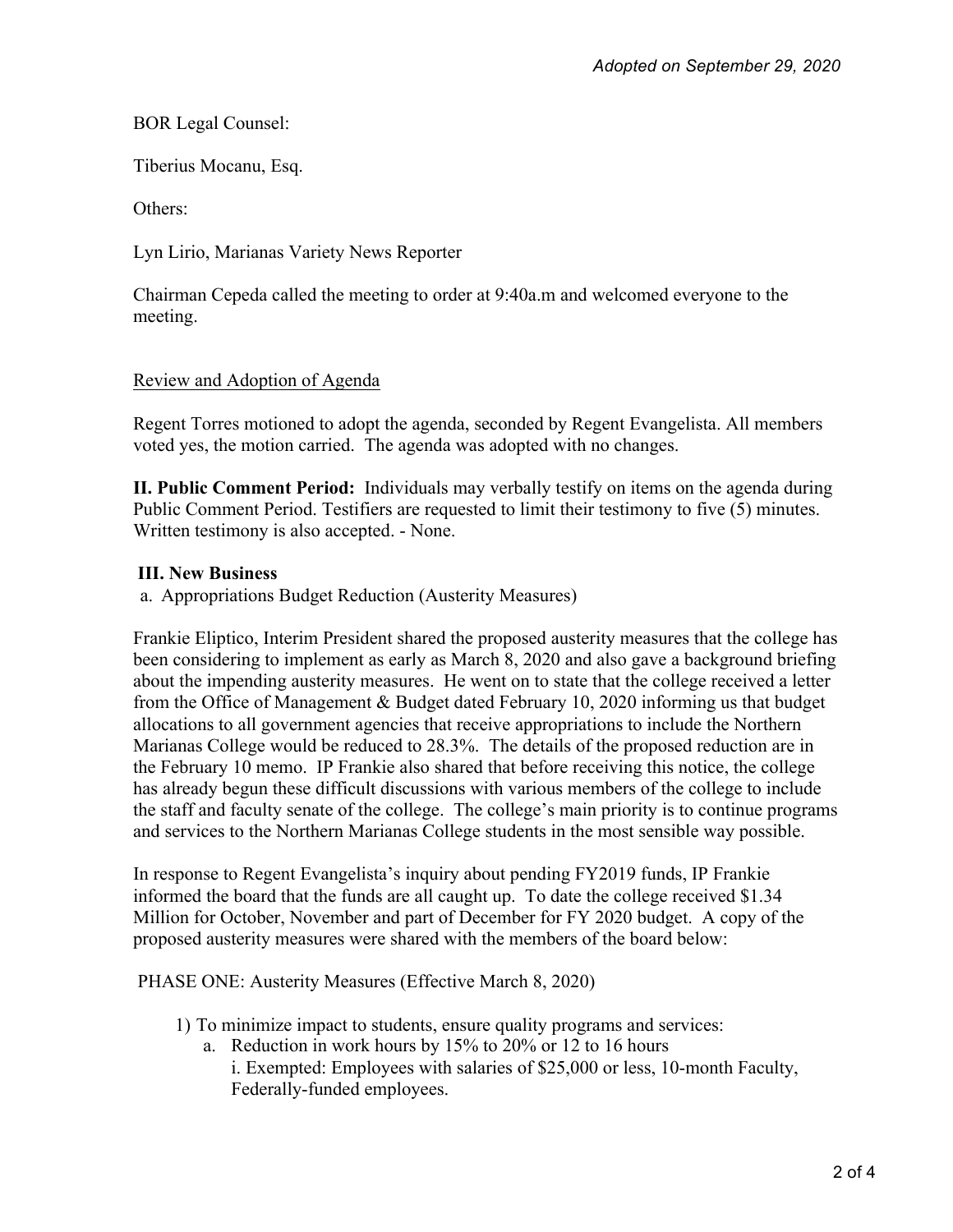- 2) Leverage available federal resources (including grants), etc).
- 3) Comprehensive conservation efforts to reduce electricity consumption
- 4) Restrict non federal travel
- 5) Restrict, but not entirely eliminate, hiring of non federal positions
- 6) Restrict funds from 3rd and 4th Quarter (Operations)
- 7) 3rd and 4th Quarter allocations to NMC Departments and Programs
- 8) Reduction of work study (internal NMC internships)

### PHASE TWO: Austerity Measures

- 1) Reduction of adjunct and overload costs Increase course capacity for courses in Summer 2020, Fall 2020, and Spring 2021.
- 2) Analysis of NMC's organization chart to implement activities that streamline, combine, and eliminate full time positions.
- 3) Phase our limited term appointments or convert to FTE.
- 4) Renegotiate annual contracts
- 5) Minimum 10 students to run classes

Regent Mafnas asked about the status of the grants position and IP Frankie explained that the college did hire a grants coordinator and the individual has been very instrumental in writing new grants for the college. However, the college still needs more resources.

The following information regarding revenue generating strategies were also shared with the board:

## **REVENUE Generating Strategies Under Consideration**

- 1) Run Summer 2020 Summer Semester
- 2) NMC Recruitment Initiatives (Target of 10% increase of full time students compared to Fall 2019)
- 3) NMC Tuition Increase 5% to 10% by Fall 2020
- 4) Fundraising Initiatives
	- a. NMC Golf Tournament
	- b. Employee ETC Donation Drive
	- c. Alumni ETC Donation Drive
- 5) Increase CDI revenues through expanding workforce training activities
- 6) Contract NMC services (IT, etc) to private and public agencies
- 7) Expand Testing Services

For the record, a handout was shared with the members regarding Budget Allocations and Fund Transfers.

Regent Evangelista inquired about austerity, IP Frankie explained that the college the college was the first organization to implement austerity measures and is currently still under austerity. He went on to explain that the projections for the college for fiscal year 2021 is going to be \$6.6